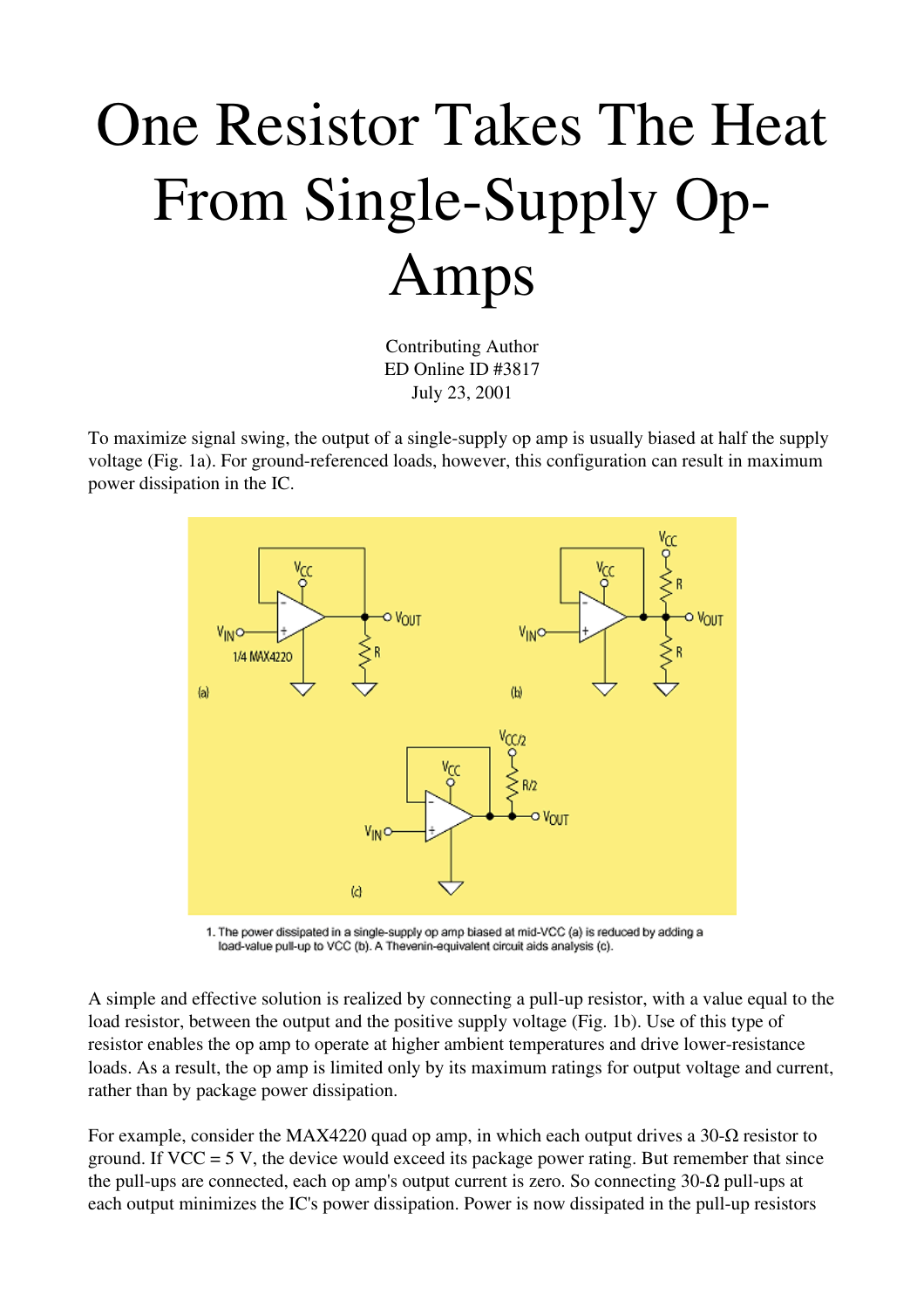and not in the op amps.

Calculating power dissipation for the op amp in Figure 1a is straightforward

$$
P_{DC} = \frac{(V_{CC} - V_{OUT})V_{OUT}}{R}
$$

Solving the differential equation dPDC/dVOUT = 0 for VOUT shows that the op amp's maximum power dissipation (VCC2/4R) is reached when VOUT = VCC/2. The corresponding power calculation for the circuit in Figure 1b, which uses a pull-up resistor, is simpler when the load circuit is converted to its Thevenin equivalent (Fig. 1c):

Solving  $dPDC/dVOUT = 0$  for these two equations shows that the maximum power dissipation (VCC2/8R) occurs for VOUT =  $3/4$ VCC and for VOUT =  $1/4$ VCC. Note that this maximum power level would be twice as much if there were no pull-up resistor (Fig. 2). The amplifier with no pullup resistor delivers maximum output current at the VCC/2-quiescent point. With a pull-up resistor like the one in Figure 1b, the op amp delivers no output current at all!



2. The maximum power dissipation, occurring at the quiescent point, of the op amp in Figure 1a is twice that of the op amp in Figure 1b.

$$
P_{DC} = \frac{(V_{CC} - V_{OUT})(V_{OUT} - \frac{1}{2}V_{CC})}{\frac{1}{2}R}
$$
  
(for  $V_{OUT} \ge \frac{1}{2}V_{CC}$ ), and  

$$
P_{DC} = \frac{V_{OUT}(\frac{1}{2}V_{CC} - V_{OUT})}{\frac{1}{2}R}
$$
  
(for  $V_{OUT} \le \frac{1}{2}V_{CC}$ )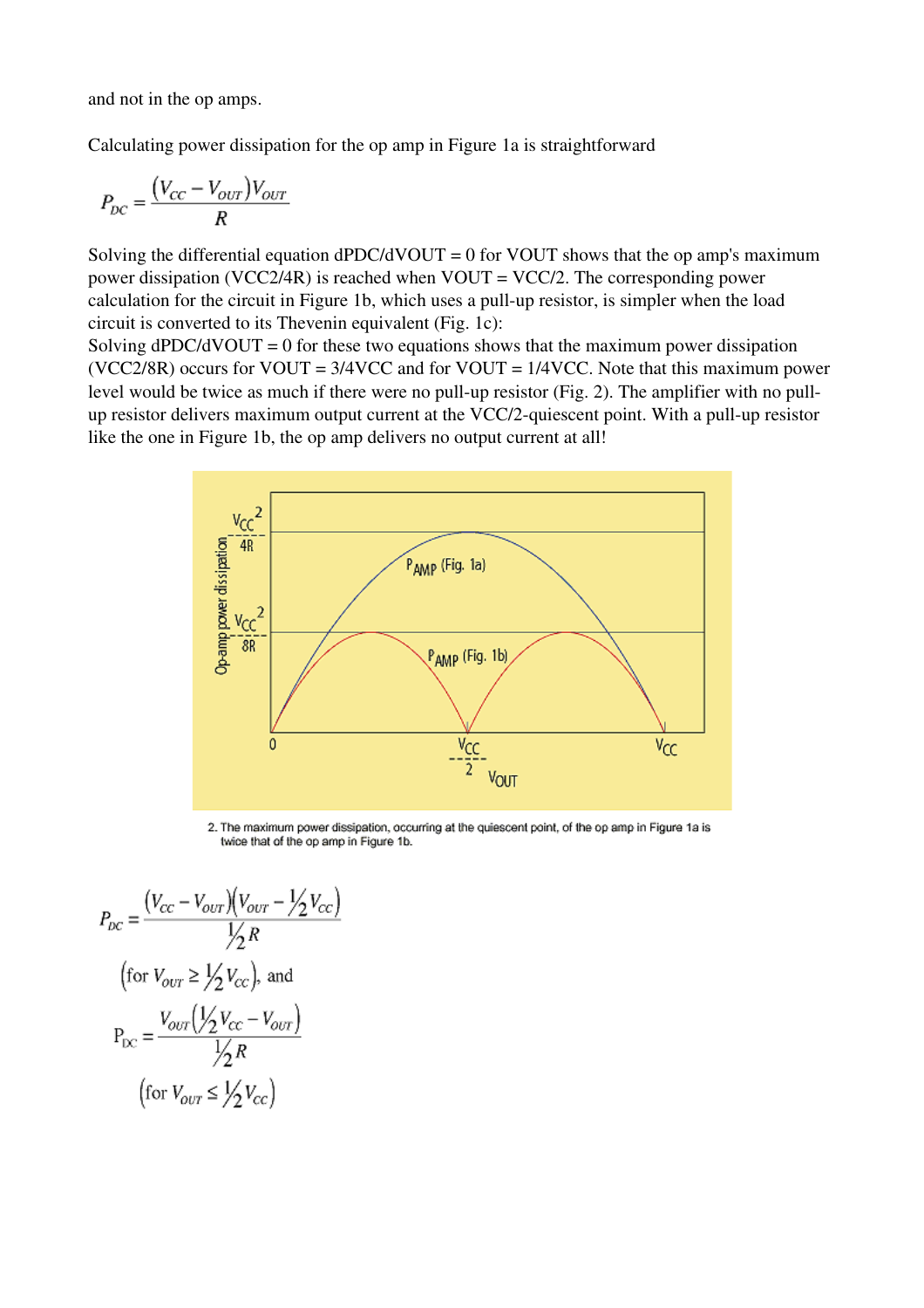Similar power advantages accrue for ac applications. Consider a sinusoidal signal superimposed on a dc level of  $V_{\text{cc}}/2$ :

$$
V_{OUT} - \frac{1}{2}V_{CC}
$$

where Vp is the peak value of the sinusoidal signal.

Figure 3 illustrates the resulting waveforms. To calculate power dissipation in the op amp, a powerbalance equation is employed in which the supply power equals the sum of the power dissipated in the load and in the op amp. In turn, the op-amp dissipation equals the supply power minus the load power.



3. These waveforms illustrate the op-amp voltage and current relationships for the circuits shown in Figures 1a and 1b.

In the case of Figure 1a, supply power equals the average supply current ( $V_{\text{CC}}/2R$ ) times  $V_{\text{CC}}$  (i.e.,  $V_{\text{CC}}2/2R$ ). The power in the load is  $(1/R)(1/2V_{\text{CC}})2 + (1/R)(Vp/21/2)2$ , which is the sum of the dc and ac components. Therefore, the supply power minus the load power for the Figure 1a circuit is  $P_{AC} = (V_{CC}2/4R) - (Vp2/2R)$ , as shown in Figure 4.

For the circuit in Figure 1b, the supply power equals the average supply current 2Vp/πR multiplied by V<sub>CC</sub>. This is demonstrated in Figure 3 (i.e.,  $2VpV_{\text{CC}}/TR$ ). Power in the load is  $2(Vp/21/2)2/R$ . The supply power minus the load power is  $P_{AC} = (2V_{CC}Vp/\pi R) - (Vp2/R)$  (Fig. 4, again). By solving the equation  $dP_{AC}/dVp = 0$  for Vp, it's clear that the op amp in Figure 1b achieves its maximum power dissipation when  $Vp = V_{cc}/\pi$ .

Although overall circuit power isn't reduced, this technique is useful for decreasing the power dissipation within an op amp. Doing so keeps the device within its power limitations.